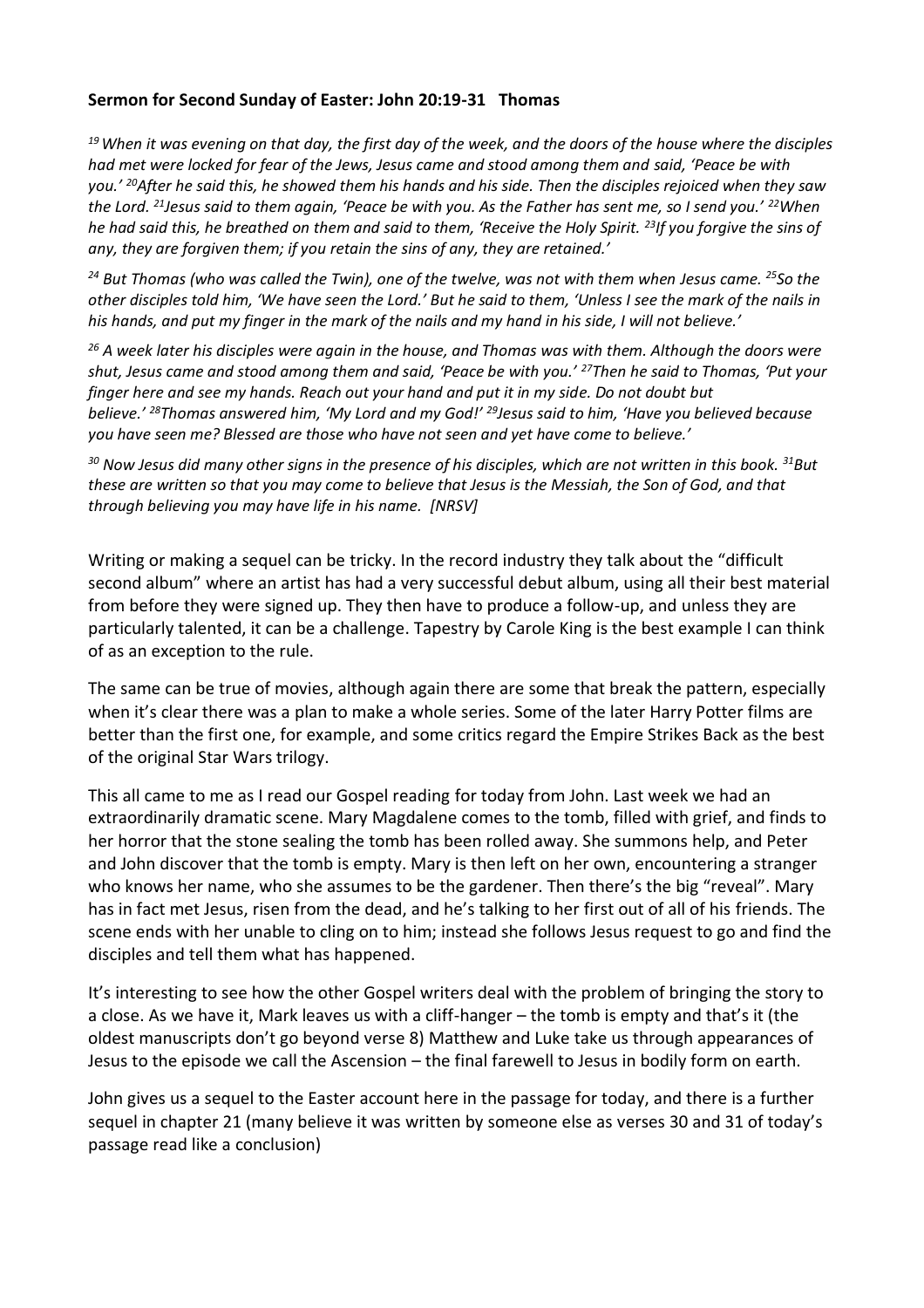Now whenever you read anything from the Bible, a good question to ask is why is this here. Why was this incident or episode included in the overall narrative. Put bluntly, why did John think it necessary give us the story of Thomas? What's the message of this story?

First let's remind ourselves of the background we have on Thomas. He's described as a twin, but we don't know the name of his twin. Thomas is in the lists of disciples in Matthew Mark and Luke. We also know he's with the disciples meeting after Jesus has ascended in the first chapter of Acts.

Uniquely in John, we actually hear from Thomas on 3 occasions. The first is just before Jesus and his disciples set off to Mary, Martha and Lazarus.

*Thomas, who was called the Twin, said to his fellow disciples, "Let us also go, that we may die with him. (John 11:16)*

I've often wondered how exactly we are meant to read that. Is Thomas just a bit of a miserable sort, or is he a bit cynical. Perhaps he's just saying what everyone is thinking. After all, Lazarus has died young, which may have been due to a communicable disease, so going straight there could expose them all to infection. It all sounds strangely familiar in this present context. Whatever the tone of his voice, Thomas is clearly someone who will speak up.

The second occasion is in John 14 when Jesus is speaking to his disciples and trying to get across to them the explanation and meaning to his predictions of death and resurrection. To illustrate this, Jesus talks about his death as a journey.

*And if I go and prepare a place for you, I will come again and will take you to myself, so that where I am, there you may be also. <sup>4</sup>And you know the way to the place where I am going." <sup>5</sup> Thomas said to him, "Lord, we do not know where you are going. How can we know the way?" (John 14:3- 5)*

Perhaps we have a hint here that Thomas likes things literal and concrete. It's no good Jesus talking symbolically about death being a journey to a place he has prepared, Thomas wants to know where it is, and what the route is. Whether he found Jesus' answer of *"I am the way, the truth and the life"* satisfactory, we are not told.

That means our background on Thomas is that he seems to like things concrete and clear, and he's quite a realist.

So, it's not entirely surprising that he is the one who features in this resurrection story – the sequel to last week. However, in doing so he adds a new dimension to the story; this is not just a repeat of last week.

First of all, Jesus appears to his followers in their hideaway. The doors are locked, and they are afraid. John says they are afraid of "the Jews", but we have to remember that Jesus and all of the disciples are also Jews. From this, it is clear that John uses the term to describe the religious authorities, and not to mean all Jewish people. This is an important distinction to make, as it has sometimes been used to fuel anti-Semitism. Here Jesus appears to the disciples and shows them his wounds, and they are delighted.

I think we are to conclude that John wants to confirm Mary Magdalene's story. Her testimony would have been suspect for some people, but John narrates the story in a way that shows that her report to the disciples that we heard last week is entirely reliable. We usually think of Luke's gospel as the one that values women, but here John affirms Mary in a very significant way.